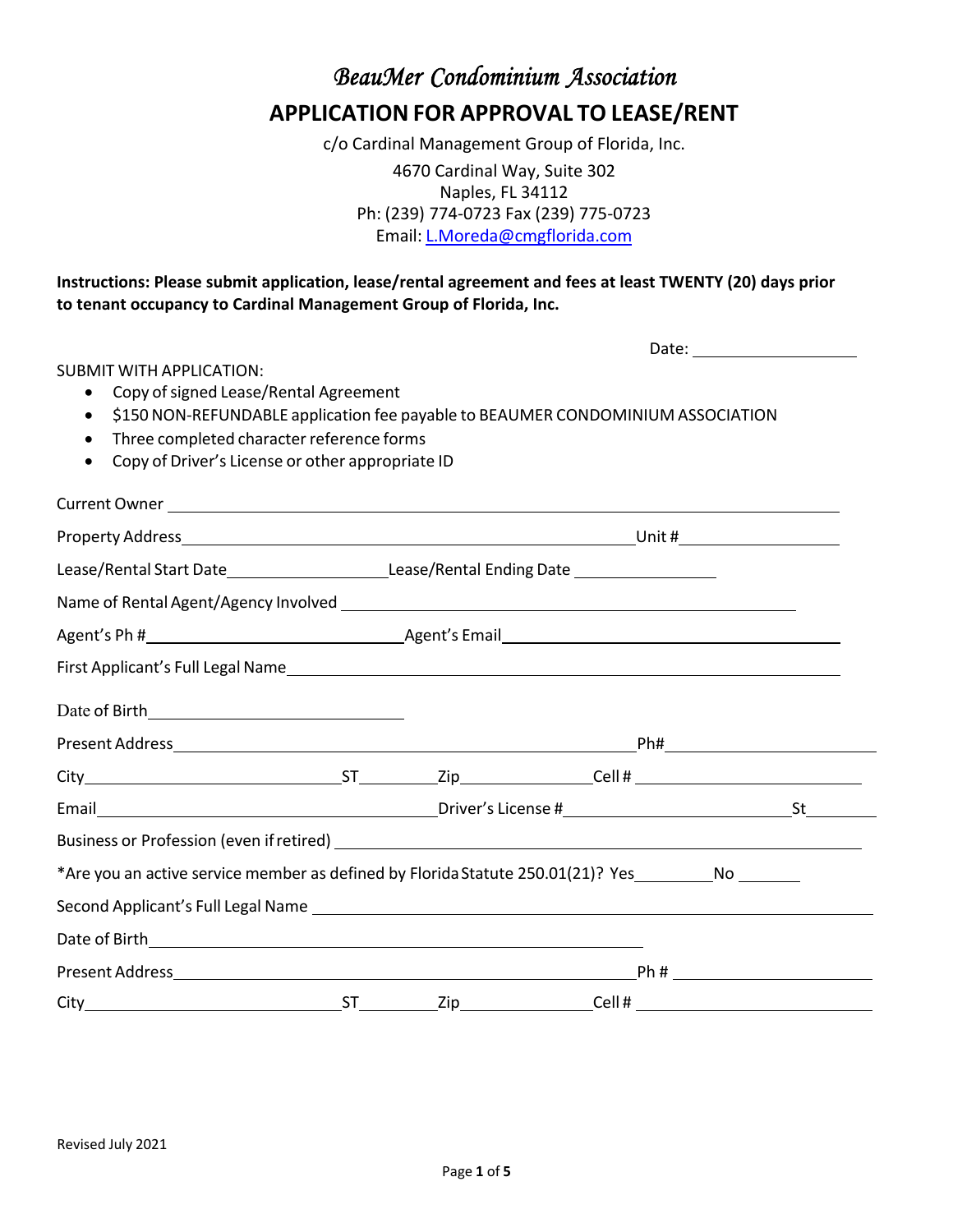| *Are you an active service member as defined by Florida Statute 250.01(21)? Yes______No                                                                                                                                                                                                                                                                                                                                      |                                                                                                                                                                                                                                                                                                                                                        |            |  |
|------------------------------------------------------------------------------------------------------------------------------------------------------------------------------------------------------------------------------------------------------------------------------------------------------------------------------------------------------------------------------------------------------------------------------|--------------------------------------------------------------------------------------------------------------------------------------------------------------------------------------------------------------------------------------------------------------------------------------------------------------------------------------------------------|------------|--|
| The Association's governing documents provide obligation of the homeowners that all homes are for single-family<br>use. Please state the names, relationship and age of all other residents who will occupy the home.<br><b>NAME</b>                                                                                                                                                                                         | <b>RELATIONSHIP</b><br>and the control of the control of the control of the control of the control of the control of the control of the                                                                                                                                                                                                                | <u>AGE</u> |  |
|                                                                                                                                                                                                                                                                                                                                                                                                                              | the control of the control of the control of the control of the control of the control of the control of the control of the control of the control of the control of the control of the control of the control of the control<br><u> 1989 - Johann Harry Harry Harry Harry Harry Harry Harry Harry Harry Harry Harry Harry Harry Harry Harry Harry</u> |            |  |
| VEHICLES: NO Commercial Vehicles, Trucks, Panel Trucks, Vans, Campers, Motorcycles, Mopeds, Scooters,                                                                                                                                                                                                                                                                                                                        |                                                                                                                                                                                                                                                                                                                                                        |            |  |
| Boats, Trailers, Un-Registered Vehicles, Abandoned Vehicles and no Private Vehicle should display signs                                                                                                                                                                                                                                                                                                                      |                                                                                                                                                                                                                                                                                                                                                        |            |  |
|                                                                                                                                                                                                                                                                                                                                                                                                                              | <b>ONLY ONE (1) VEHICLE ALLOWED PER UNIT.</b>                                                                                                                                                                                                                                                                                                          |            |  |
|                                                                                                                                                                                                                                                                                                                                                                                                                              |                                                                                                                                                                                                                                                                                                                                                        |            |  |
| I/WE understand that acceptance of this application is conditioned upon the truth and accuracy of the information<br>recorded on it and upon the approval of the Board of Directors. Any misrepresentation, falsification, or failure<br>to immediately notify Cardinal Management Group of Florida of changes of information on these forms will result<br>in the automatic rejection of this application and/ or eviction. |                                                                                                                                                                                                                                                                                                                                                        |            |  |

I/WE specifically authorize the Board of Directors and Cardinal Management Group of Florida to institute an investigation of my background and agree that the information contained in this application may be used in such investigation, and that the Board of Directors and Officers of the BeauMer Condominium Association itself and NBS, shall be heldharmless from any action or claim by me in connection herein or any investigation conducted. I/WE am/are aware of and agree to abide by the BeauMer Condominium Documents and Regulations.

|   | I/WE acknowledge receipt of a copy of the above-mentioned Documents. |        |                              |             |                 |
|---|----------------------------------------------------------------------|--------|------------------------------|-------------|-----------------|
|   | I/WE UNDERSTAND THAT TENANTS ARE NOT ALLOWED TO HAVE PETS.           |        |                              |             | <b>Initials</b> |
|   | APPLICANT SIGNATURE                                                  |        |                              | <b>DATE</b> |                 |
|   | <b>APPLICANT SIGNATURE</b>                                           |        |                              | <b>DATE</b> |                 |
|   | <b>Action taken by Board of Directors:</b>                           |        |                              |             |                 |
| П | <b>Applicant Approved</b>                                            | $\Box$ | <b>Applicant Disapproved</b> |             |                 |
|   | Association President / Board Member/Manager                         |        |                              | Date        |                 |
|   |                                                                      |        |                              |             |                 |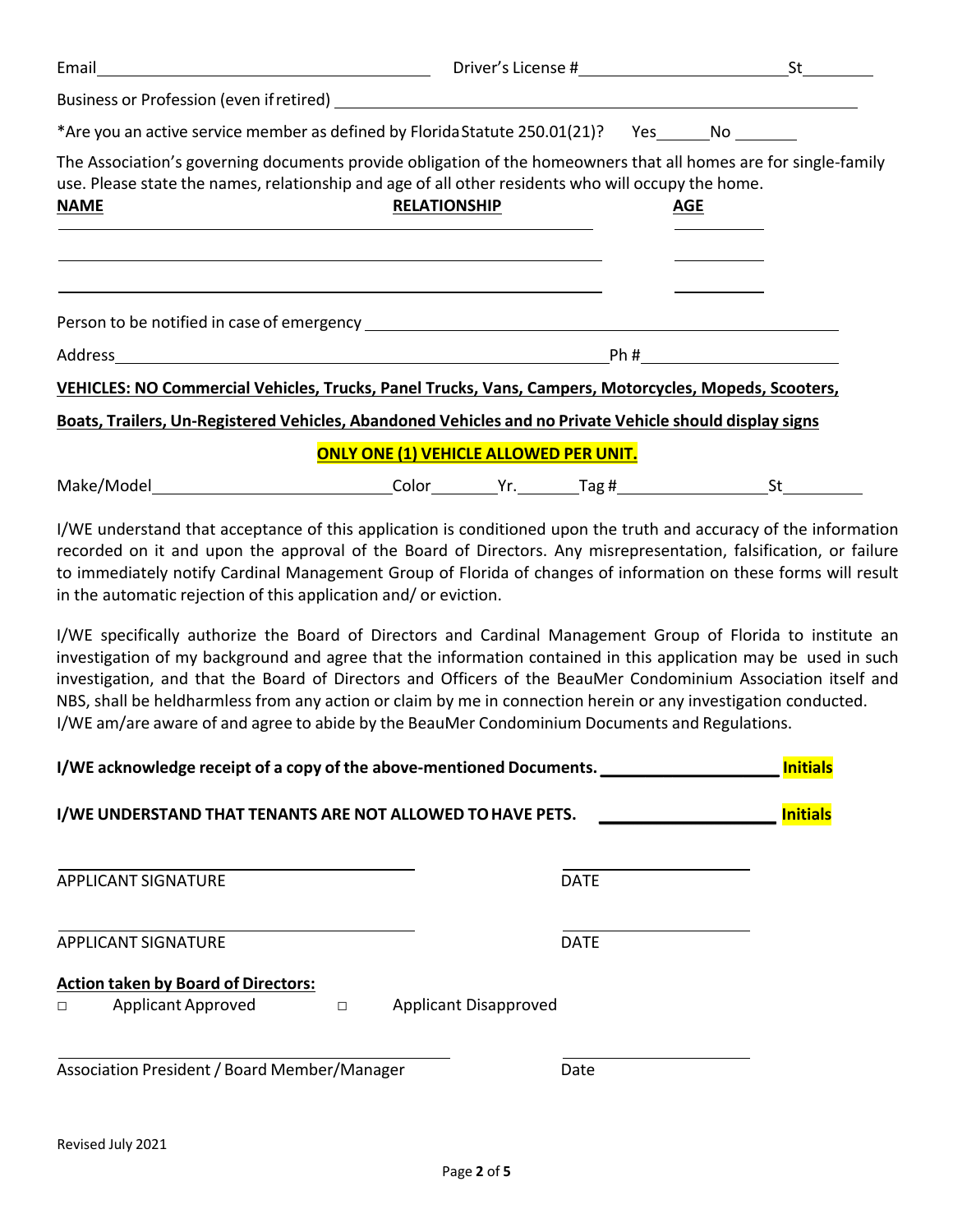# *BeauMer Condominium Association, Inc.*

c/o Cardinal Management Group of Florida 4670 Cardinal Way, Suite 302 Naples, FL 34112 Ph: (239) 774‐0723 Fax (239) 775‐0723 Email: L.Moreda@cmgflorida.com

### **CHARACTER REFERENCE FORM**

| RE: |                                                                                                                                                                                                                                                                         |  |
|-----|-------------------------------------------------------------------------------------------------------------------------------------------------------------------------------------------------------------------------------------------------------------------------|--|
|     | Association Applying to: BeauMer Condominium Association                                                                                                                                                                                                                |  |
|     | To Whom It May Concern:                                                                                                                                                                                                                                                 |  |
|     | The applicant's named above are applying for membership in a Community Association. The Board of<br>Directors would appreciate it if you would furnish us with whatever information, you consider pertinent<br>regarding the character and stability of the applicants. |  |
|     | Upon completion, please return this form to Cardinal Management Group of Florida by mail, email or fax.<br>Should you have any questions, or need any assistance, please contact our office. Your prompt reply is<br>appreciated.                                       |  |
|     |                                                                                                                                                                                                                                                                         |  |
|     |                                                                                                                                                                                                                                                                         |  |
|     | In your opinion, would the applicant make a good neighbor? Yes<br>No                                                                                                                                                                                                    |  |
|     | Please describe the applicant(s) character and stability, as you know them:                                                                                                                                                                                             |  |
|     |                                                                                                                                                                                                                                                                         |  |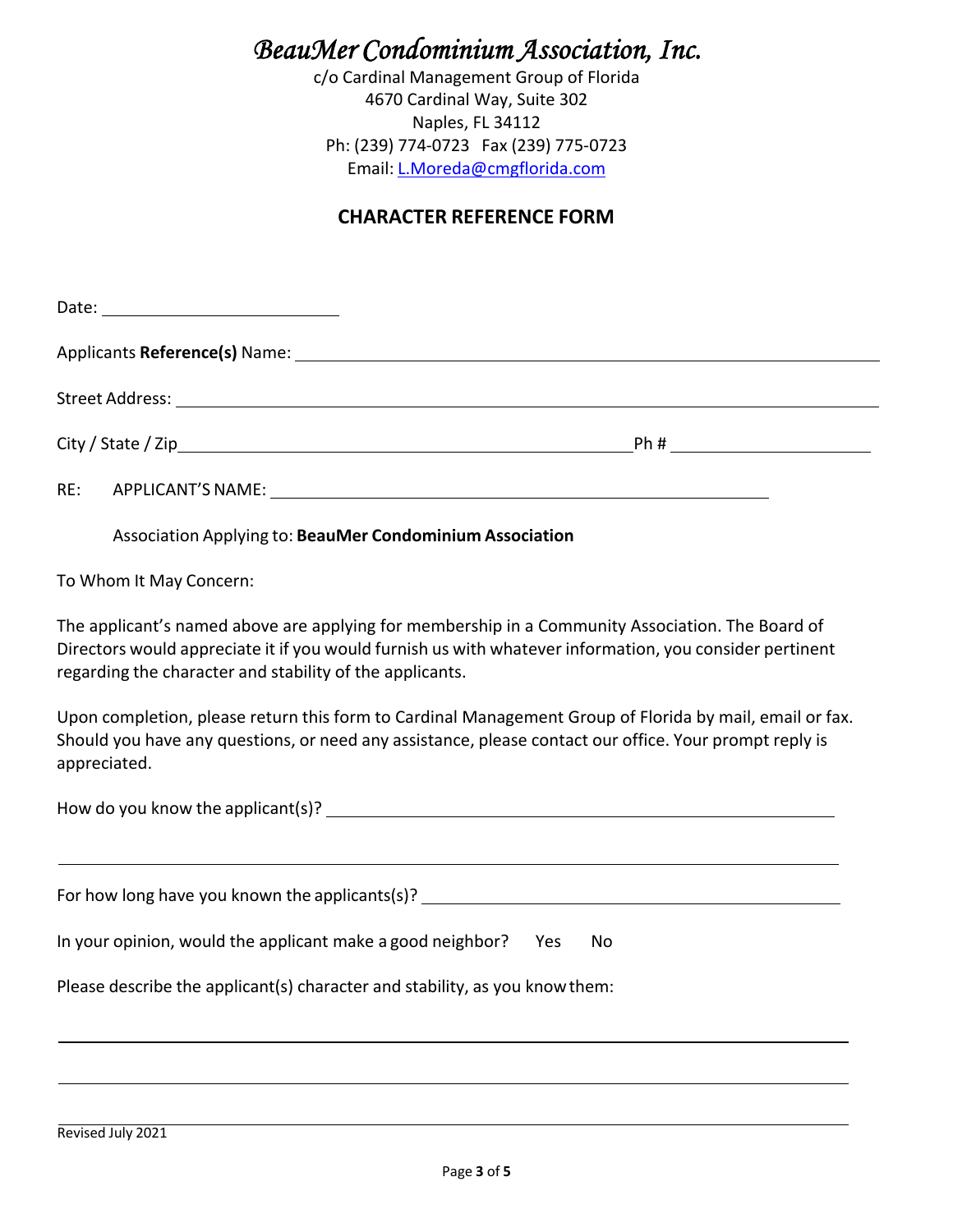# *BeauMer Condominium Association, Inc.*

c/o Cardinal Management Group of Florida 4670 Cardinal Way, Suite 302 Naples, FL 34112 Ph: (239) 774‐0723 Fax (239) 775‐0723 Email: L.Moreda@cmgflorida.com

### **CHARACTER REFERENCE FORM**

| Date:<br><u> 1989 - Johann Barbara, martxa a</u>                                                                                                                                                                                                                        |    |
|-------------------------------------------------------------------------------------------------------------------------------------------------------------------------------------------------------------------------------------------------------------------------|----|
| Applicants Reference(s) Name:                                                                                                                                                                                                                                           |    |
|                                                                                                                                                                                                                                                                         |    |
|                                                                                                                                                                                                                                                                         |    |
| RE:                                                                                                                                                                                                                                                                     |    |
| Association Applying to: BeauMer Condominium Association                                                                                                                                                                                                                |    |
| To Whom It May Concern:                                                                                                                                                                                                                                                 |    |
| The applicant's named above are applying for membership in a Community Association. The Board of<br>Directors would appreciate it if you would furnish us with whatever information, you consider pertinent<br>regarding the character and stability of the applicants. |    |
| Upon completion, please return this form to Cardinal Management Group of Florida by mail, email or<br>fax. Should you have any questions, or need any assistance, please contact our office. Your prompt<br>reply is appreciated.                                       |    |
|                                                                                                                                                                                                                                                                         |    |
|                                                                                                                                                                                                                                                                         |    |
| For how long have you known the applicants(s)? _________________________________                                                                                                                                                                                        |    |
| In your opinion, would the applicant make a good neighbor? Yes                                                                                                                                                                                                          | No |
| Please describe the applicant(s) character and stability, as you know them:                                                                                                                                                                                             |    |
|                                                                                                                                                                                                                                                                         |    |
|                                                                                                                                                                                                                                                                         |    |

Revised July 2021